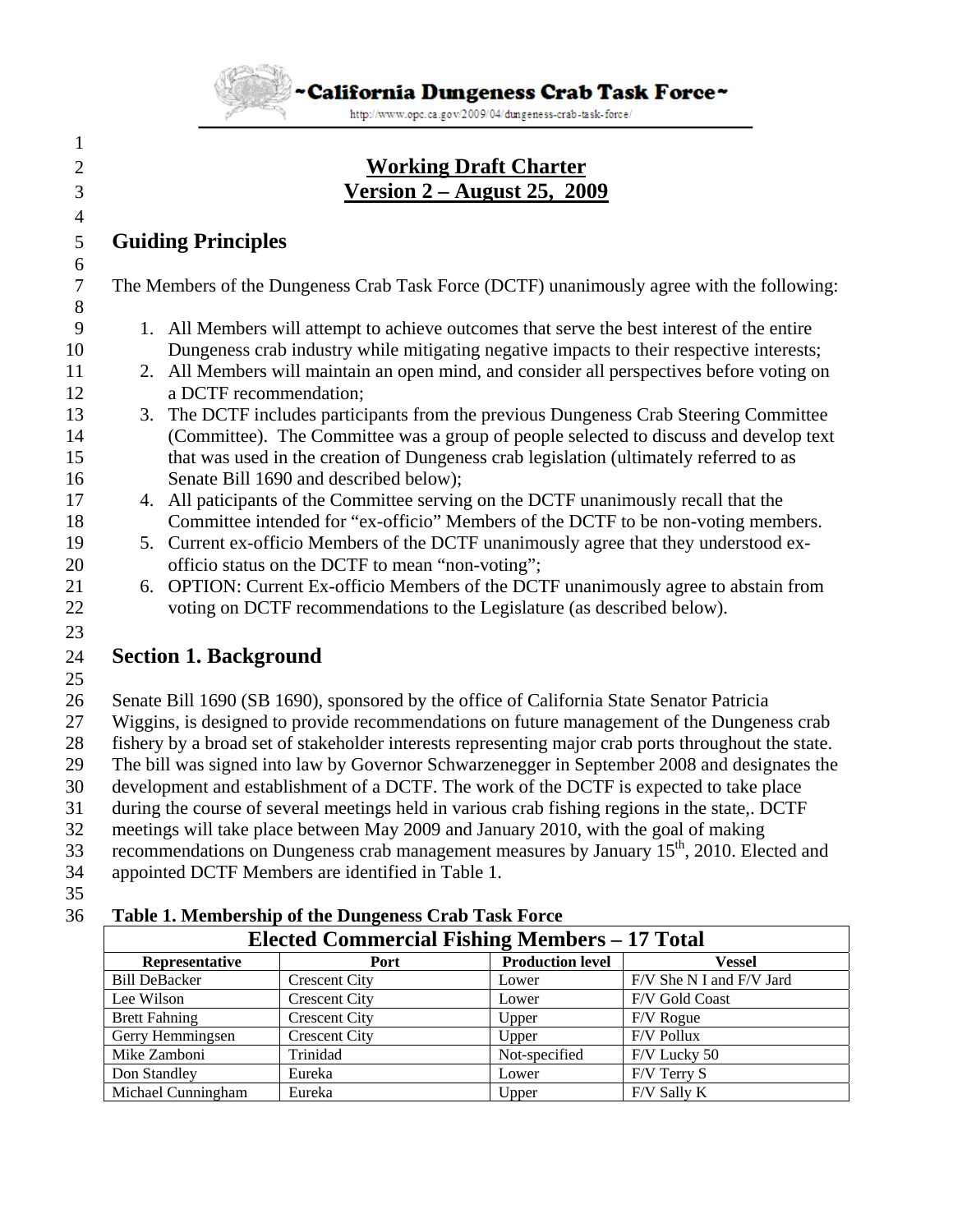| William Forkner          | Fort Bragg             | Lower         | F/V Shirley and F/V Audrey |
|--------------------------|------------------------|---------------|----------------------------|
| Vince Doyle              | Fort Bragg             | Upper         | F/V Verna Jean             |
| <b>Stan Carpenter</b>    | Bodega Bay             | Lower         | F/V Sandy B                |
| Chris Lawson             | Bodega Bay             | Upper         | F/V Seaward                |
| Lawrence Collins         | San Francisco          | Lower         | F/V Autumn Gale            |
| John Atkinson            | San Francisco          | Upper         | F/V New Rayann             |
| Jim Anderson             | Half Moon Bay          | Lower         | F/V Alliane                |
| <b>Geoff Bettencourt</b> | Half Moon Bay          | Upper         | F/V Moriah Lee             |
| William "Bill" Blue      | South of Half Moon Bay | Not-specified | F/V Morning Light          |
| Randy Smith              | Non-resident           | Not-specified | F/V Mistasea               |

37

| <b>Appointed Members – 10 Total</b> (including $5 \text{ Ex-Officio}$ ) |                                                                         |  |  |
|-------------------------------------------------------------------------|-------------------------------------------------------------------------|--|--|
| <b>Representative</b>                                                   | Interest group                                                          |  |  |
| <b>Ben Sleeter</b>                                                      | <b>Sport Fishing</b>                                                    |  |  |
| Kevin McKernan                                                          | <b>Sport Fishing</b>                                                    |  |  |
| <b>Bill Carvalho</b>                                                    | <b>Crab Processing</b>                                                  |  |  |
| Paul Johnson                                                            | Crab Processing                                                         |  |  |
| Roger Thomas                                                            | Commercial Passenger Fishing Vessel (CPFV) - F/V Salty Lady             |  |  |
| Rich Young                                                              | Ex-officio - Non-governmental organization (Crescent City Harbormaster) |  |  |
| Johanna Thomas                                                          | Ex-officio - Non-governmental organization (Environmental Defense Fund) |  |  |
| Jim Waldvogel                                                           | Ex-officio - Sea Grant                                                  |  |  |
| <b>Steve Riske</b>                                                      | Ex- officio - Department of Fish and Game                               |  |  |
| Brooke McVeigh                                                          | Ex-officio - Department of Fish and Game                                |  |  |

38

#### 39 **Section 2. Task Force Purpose, Deliverables, Timeline, and Process**

40 41 *Task Force Purpose*

42 According to SB 1690, the Dungeness crab task force shall, among other things, do the

- 43 following:
- 44

50

55

60

- 45 1. Under the guidance of a professional facilitator hired by the Ocean Protection Council for 46 this purpose, review and evaluate Dungeness crab management measures with the 47 objective of making recommendations to the Joint Committee on Fisheries and 48 Aquaculture, the Department of Fish and Game (DFG), and the Fish and Game 49 Commission no later than January 15, 2010.
- 51 2. Make recommendations on the need for a permanent Dungeness crab advisory 52 committee, refining sport and commercial Dungeness crab management, establishing a 53 Dungeness crab marketing commission, and the need for statutory changes to accomplish 54 task force objectives.
- 56 3. In considering Dungeness crab management options, prioritize the review of pot limit 57 restriction options, harvest allocation, current and future sport and commercial fishery 58 effort, season modifications, essential fishery information needs, and short- and long-59 term objectives for improved management.
- 61 4. Establish subcommittees of specific user groups from the task force membership, if 62 needed, to focus on issues specific to sport fishing, commercial harvest, or crab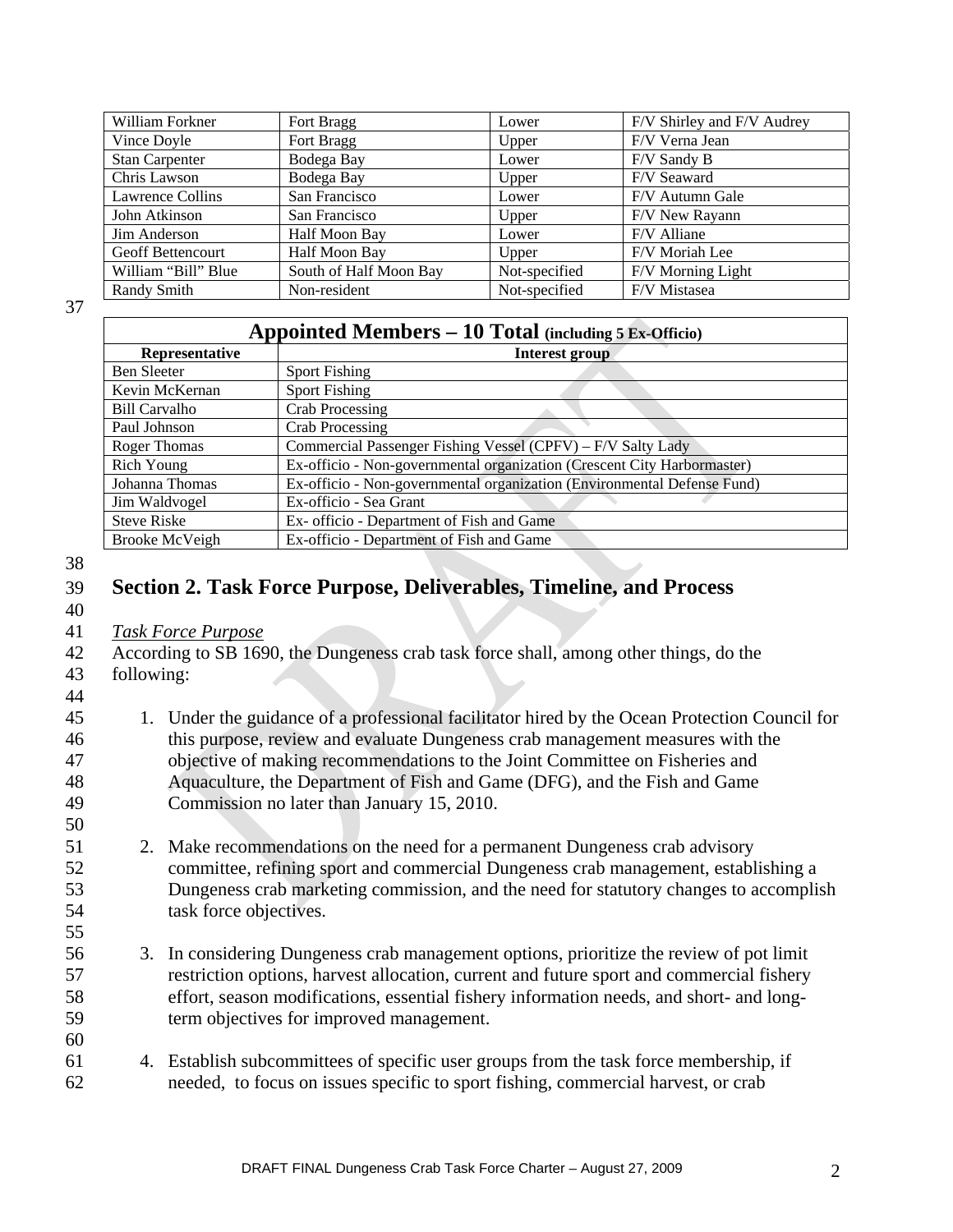- 63 processing. The subcommittees shall report their recommendations, if any, to the task 64 force.
- 65
- 66 5. Forward recommendations to the Joint Committee on Fisheries and Aquaculture, the 67 department, and the commission upon an affirmative vote of at least two-thirds of the 68 task force Members (DCTF voting procedures are discussed below).
- 69

#### 70 *Meeting Task Force Deliverables*

71 The Facilitation Team will coordinate with OPC, and directly engage the DCTF in a phased

- 72 approach to meet the aforementioned legislatively mandated deliverables. Following the last
- 73 meeting, a report will be drafted by the Facilitation Team. A draft of this report is expected be
- 74 distributed to DCTF Members for review and comment in late December 2009. A final report
- 75 will be written and forwarded to regulators and the legislature by January 15, 2010. This timeline
- 76 is subject to change.
- 77
- 78 *Legal compliance*
- 79 All work of the DCTF will be in compliance with the Bagley-Keene Open Meeting Act of 2004.
- 80 The Facilitation Team, participating state agencies, and DCTF Members are expected to
- 81 maintain familiarity and compliance with all aspects of the act as it applies to the work of the
- 82 DCTF.
- 83

# 84 **Section 3. DCTF Organization, and Roles and Responsibilities**

85

86 SB 1690 required the composition of the DCTF to include 27 members representing the

- 87 following interests: seventeen elected members representing commercial fishing interests; two
- 88 members representing sport fishing interests; two members representing crab processing
- 89 interests; one member representing commercial passenger fishing vessel (CPFVs) interests; two
- 90 members representing nongovernmental organization (NGO) interests; one representative of Sea
- 91 Grant; and two representatives of the DFG. (See Table 1. Membership of the Dungeness Crab
- 92 Task Force)
- 93
- 94 3.1 DCTF Members- Collectively, Members of the DCTF will provide recommendations on<br>95 Dungeness crab management issues and topics including, but not necessarily limited to. Dungeness crab management issues and topics including, but not necessarily limited to, 96 those listed in SB 1690, as well as the content of the final report. Members have 97 responsibilities to:
- 98
- 99 3.1.1 Identify, assess, and review: meeting topics, DCTF informational needs, and sources of 100 information that are relevant and appropriate to DCTF discussions and recommendations, 101 and draft and final DCTF deliverables;
- 102 3.1.2 Be fully engaged in DCTF activities;
- 103 3.1.3 Arrive at each meeting prepared to discuss agenda items. This includes reviewing 104 materials and information distributed in advance of the meeting;
- 105 3.1.4 Represent the perspectives and interests of their respective constituencies and or 106 organizations. Be available to their constituencies and/or organizational colleagues 107 between DCTF meetings. Keep their organizations and/or constituents informed about 108 the DCTF process, discussions, and recommendations through various means of 109 networking and interaction, as appropriate;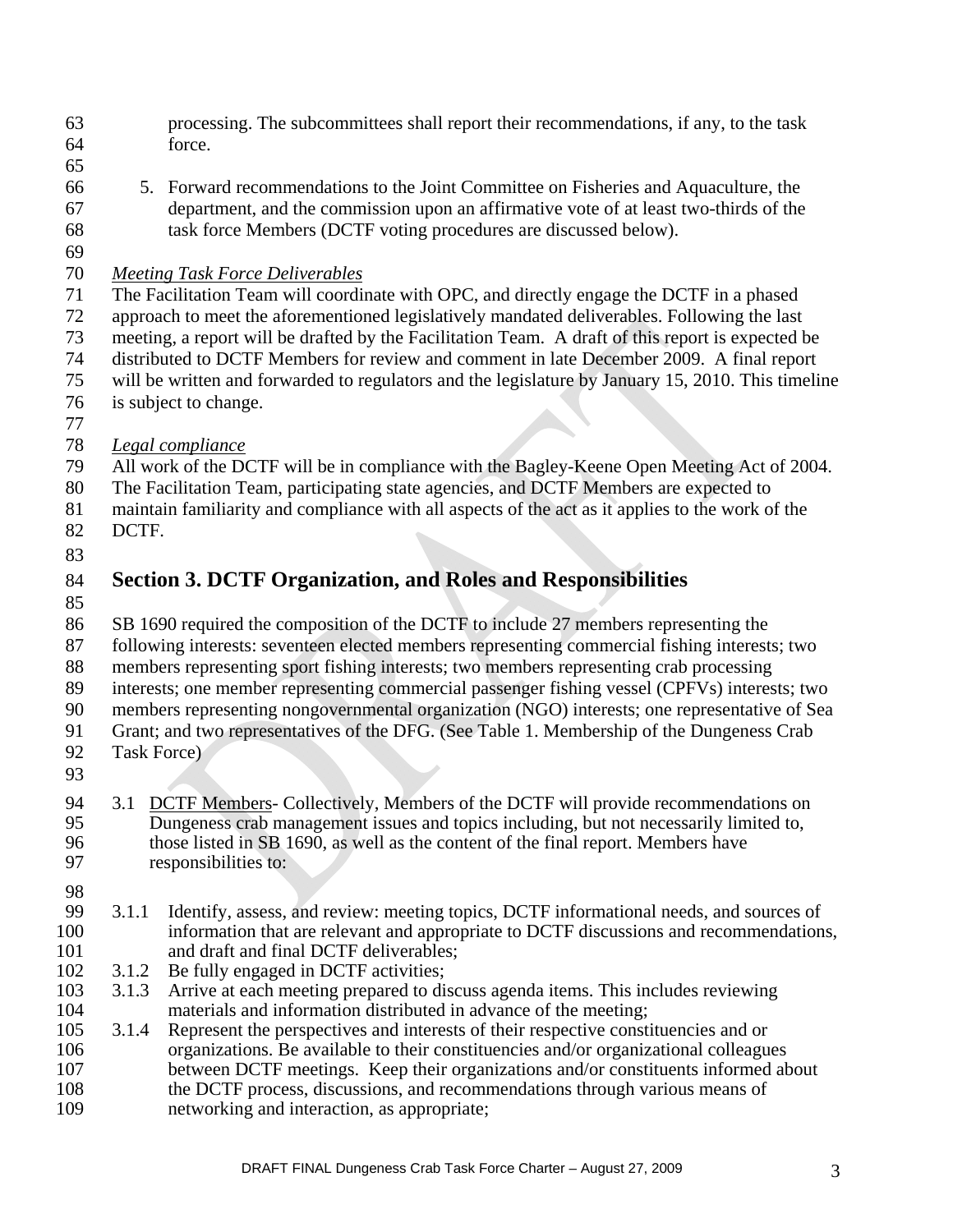| 110        | 3.1.5 | Negotiate with other DCTF members to evaluate and decide among various alternatives;             |
|------------|-------|--------------------------------------------------------------------------------------------------|
| 111        | 3.1.6 | Serve on topic or geographic-specific Workgroups (as allowed by the legislation – See            |
| 112        |       | below for further description);                                                                  |
| 113        | 3.1.7 | Work in partnership with an Alternate Member (Alternate) (see below for further                  |
| 114        |       | description) including but not limited to providing regular updates of DCTF activities,          |
| 115        |       | including Alternates in discussions and consideration of pending DCTF                            |
| 116        |       | recommendations and decisions, ensuring that the Alternate is prepared to represent the          |
| 117        |       | perspective of the organization and/or constituency at a DCTF meeting or Workgroup               |
| 118        |       | Meeting.                                                                                         |
| 119        | 3.1.8 | Attend each meeting (as feasible) and notify the Facilitation Team and OPC staff as soon         |
| 120        |       | as possible if they can not attend.                                                              |
| 121        |       |                                                                                                  |
| 122        |       |                                                                                                  |
| 123        |       | In the event that an elected commercial fisherman Member must step down, or chooses to step      |
| 124        |       | down from DCTF service, that Member must be replaced by conducting a new election in the         |
| 125        |       | Member's respective port and for his respective production level. The Member's Alternate will    |
| 126        |       | temporarily replace the Member until an election has been held. Candidates for election will     |
| 127        |       | include the Alternate and all commercial crab fishermen who were on the original ballot. Once a  |
| 128        |       | new Member has been elected, that Member will select a new Alternate.                            |
| 129<br>130 |       | In the event that an appointed Member must step down, or chooses to step down from DCTF          |
| 131        |       | service, that Member must be replaced by their Alternate (if one exists).                        |
| 132        |       |                                                                                                  |
| 133        |       | 3.2 Alternates- DCTF Members representing commercial fishing interests will identify an          |
| 134        |       | Alternate due to their respective busy schedules, the frequency of DCTF meetings, and the        |
| 135        |       | critical importance of ensuring commercial fishing representation at all meetings. Each          |
| 136        |       |                                                                                                  |
|            |       | commercial fishing Member will propose their own Alternate. Members will notify OPC in           |
| 137        |       | writing once an Alternate has been selected. OPC will forward a list of selected Alternates to   |
| 138        |       | the entire DCTF. Criteria for the selection of an Alternate will include, but not be limited to  |
| 139        |       | the following:                                                                                   |
| 140        |       |                                                                                                  |
| 141        | 3.2.1 | Only one Alternate will be selected for each elected Member position;                            |
| 142        | 3.2.2 | The Alternate is based out of the same port that the primary Member was elected to               |
| 143        |       | represent;                                                                                       |
| 144        |       | 3.2.3 For commercial fishing representatives, the Alternate is a permit holder and represents    |
| 145        |       | the same production tier as the primary Member was elected for;                                  |
| 146        | 3.2.4 | The Alternate demonstrated previous interest or experience in seeking involvement                |
| 147        |       | and/or participation with the DCTF;                                                              |
| 148        | 3.2.6 | The Alternate demonstrates a willingness to serve on the DCTF and meet the roles and             |
| 149        |       | responsibilities of the primary Member, outlined in section 3.1;                                 |
| 150        | 3.2.7 | The Alternate demonstrates a commitment to coordinate with other stakeholders in their           |
| 151        |       | respective port as outlined in section 3.1.                                                      |
| 152        | 3.2.8 | The Alternate is willing to vote on behalf of the Member                                         |
| 153        |       |                                                                                                  |
| 154        |       | The role of an Alternate is to attend meetings that their respective DCTF Member cannot attend,  |
| 155        |       | participate on their respective DCTF member's behalf, work collaboratively with their respective |
| 156        |       | Member as well as other DCTF Members to provide recommendations / make decisions / vote          |
| 157        |       | on agendized items only, and negotiate on behalf of their respective DCTF Member and             |
| 158        |       | stakeholders when the Member can not be present. When an Alternate must miss a meeting, they     |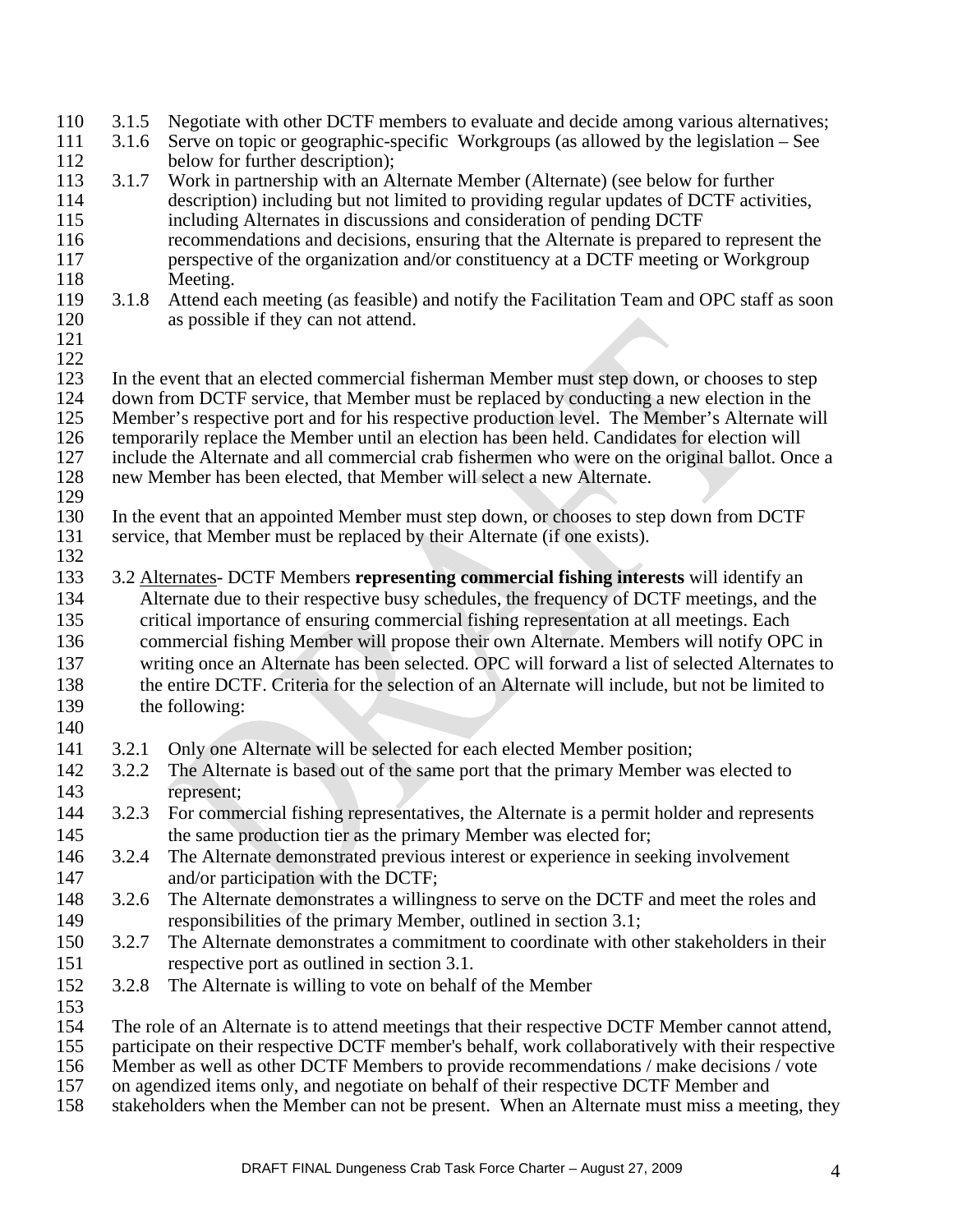159 will notify their Member, the Facilitation Team and OPC staff as soon as possible before a 160 meeting. The DCTF will not spend meeting time to provide background on any agendized items 161 (historical data/information) for an Alternate, since Alternates are expected to be fully educated 162 by their respective DCTF Member and/or the Facilitation Team prior to the meeting they are 163 attending. 164 165 The Alternate is encouraged to attend as many DCTF meetings as possible, including those 166 attended by their DCTF Member, and to visit the DCTF website for meeting summaries and 167 background. . 168 169 DCTF Members **representing noncommercial fishing interests** (including those representing 170 sport fishing interests, crab processing interests, commercial passenger fishing vessel interests, 171 non-governmental organization interests, Sea Grant, and the DFG) are strongly encouraged to 172 identify Alternates for reasons identical to those listed above for commercial representatives. 173 Non-commercial fishing interest Alternates will fulfill the same roles and responsibilities as 174 listed above. 175 176 3.3 DCTF Facilitation Team- Facilitation services will be provided to support the DCTF 177 meetings. The Facilitation Team serves as a "third party neutral" whose primary 178 responsibility is to ensure an open process where all Members' interests, and opinions are 179 heard and thoughtfully considered. Specific responsibilities of the Facilitation Team 180 include: 181 182 3.3.1 Design and conduct a process (consistent with SB 1690) whereby the DCTF can discuss 183 legislatively required topics and other issues, and make decisions / recommendations (see 184 Task Force Purpose – Item 1). This process will ultimately be based on a 2/3 majority<br>185 vote of all DCTF Members but may also include consensus decision methods (see vote of all DCTF Members but may also include consensus decision methods (see 186 below);<br>187 3.3.2 Facilitat 3.3.2 Facilitate all DCTF meetings; 188 3.3.3 Provide Members with the necessary skills and advice to negotiate in their self-interest;<br>189 3.3.4 Provide Members with skills and advice to collect and represent the interests of 189 3.3.4 Provide Members with skills and advice to collect and represent the interests of 190 stakeholders in their respective ports; 191 3.3.5 Apply collaborative, interest-based negotiation methods that foster openness and identify 192 areas of preliminary and final agreement; 193 3.3.6 Integrate new information and data to inform Member discussion and the negotiation 194 process; 195 3.3.7 Prepare and provide oversight of meeting agendas and summaries, in consultation with 196 OPC staff and Members;<br>197 3.3.8 Prepare a draft report for 197 3.3.8 Prepare a draft report for comment and a final report that captures the recommendations 198 of the DCTF;<br>199 3.3.9 Provide orient 3.3.9 Provide orientation to new Members; 200 3.3.10 As project budget and time permits, the Facilitation Team will meet (in person or via telephone) with the Member and Alternate to ensure shared understanding of the 201 telephone) with the Member and Alternate to ensure shared understanding of the<br>202 Member's perspectives about any items due for discussion at the pending meeting Member's perspectives about any items due for discussion at the pending meetings. 203 204 3.4 Ocean Protection Council (OPC)- The OPC staff will: 205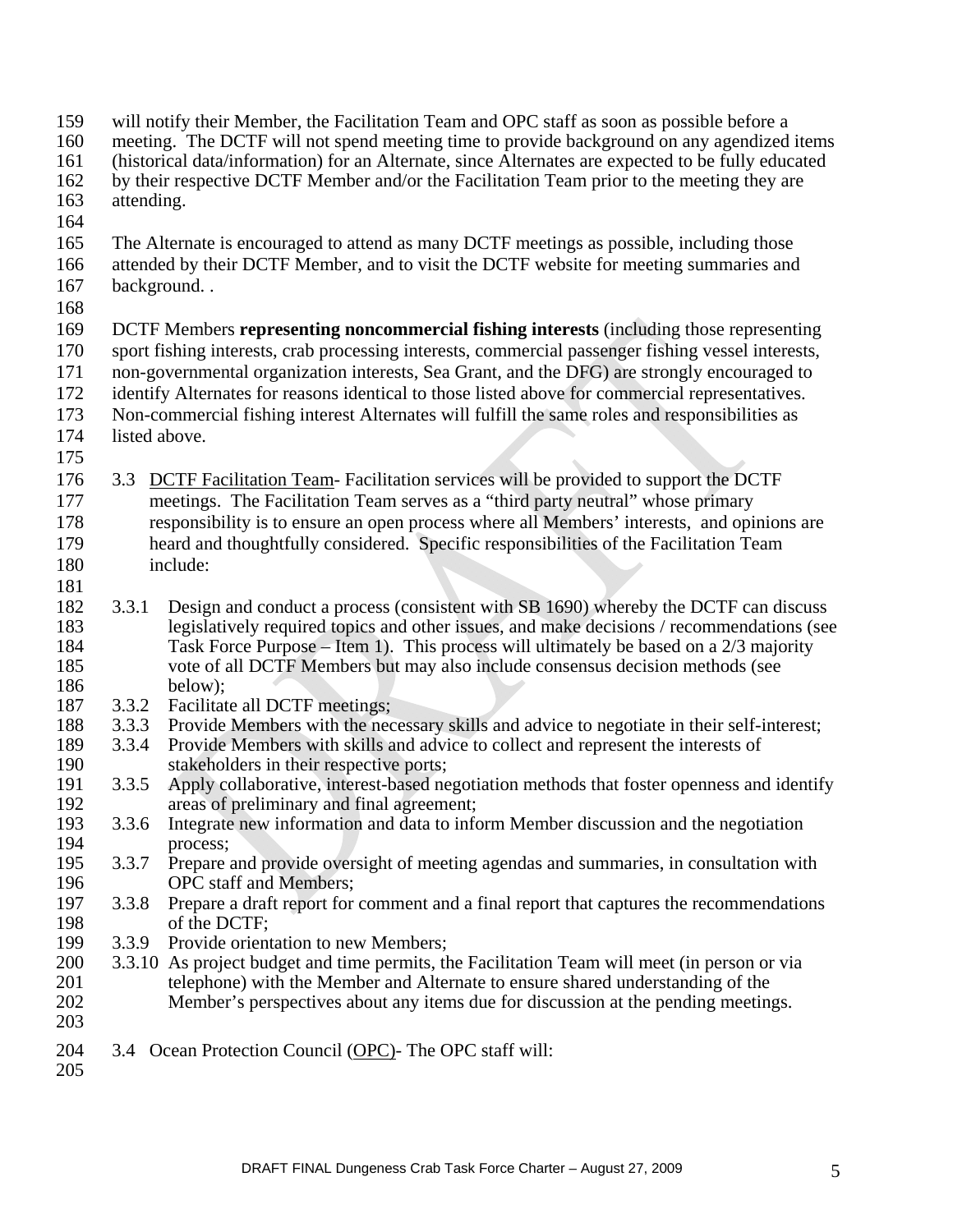- 206 3.4.1 Provide neutral support to the DCTF, including providing research and background 207 information on policy, operational, and regulatory matters for DCTF discussion;
- 208 3.4.2 Support the activities of the DCTF including administrative support as well as Member 209 travel costs:
- 210 3.4.3 Ensure that DCTF meetings follow the mandates of SB1690, the Bagley-Keene Open 211 Meetings Act of 2004, and other pertinent laws;
- 212 3.4.4 Maintain a record of all meeting summaries and materials;
- 213 3.4.5 Consult with the Facilitation Team on draft and final meeting agendas and summaries;
- 214 3.4.6 Maintain the DCTF webpage and email list-serve; 215
- 216 3.5 DCTF Workgroups-Workgroups will be created as needed to address specific tasks or 217 issues, and to enable the DCTF to address the management topics mandated in SB 1690 in an 218 efficient and time sensitive manner. Workgroup composition will consist of DCTF Members 219 and potentially Alternates only. The Facilitation Team will provide advice for appropriate 220 membership and final memberships will be determined by a Member's willingness to volunteer. 221 Workgroup membership will not be determined by formal DCTF voting procedures. Decisions 222 for Member participation may be influenced by a Member's particular areas of expertise relevant 223 to a given Workgroup topic, and/or Members that express a particular need to have input on a 224 Workgroup's topic. All Workgroup meetings will be in compliance with the Bagley-Keene Open 225 Meeting Act of 2004. In cases where a Workgroup will meet outside of full DCTF meetings (and 226 away from facilitation support), a Workgroup may select a chair to guide their process and
- 227 ensure the group meets roles, responsibilities and deadlines for tasks.
- 228 3.6 Caucuses- During DCTF discussions, it may be desirable to convene representatives of 229 similar interests for candid and frank assessments of various proposals. Caucus conversations 230 may occur during or apart from DCTF meetings and may include a member of the Facilitation 231 Team. All Caucus meetings will be in compliance with the Bagley-Keene Open Meeting Act of 232 2004.
- 233

## 234 **Section 4. Decision Making and Voting Procedures**

235

236 This section describes the decision-making procedures the DCTF will use including methods

- 237 mandated by SB 1690 and additional consensus methods that may be used to enhance
- 238 recommendations that might be otherwise limited to majority rule outcomes. As mandated by
- 239 SB 1690, "*A recommendation shall be forwarded to the Joint Committee on Fisheries and*
- 240 *Aquaculture, the Department of Fish and Game, and the Fish and Game Commission upon an*
- 241 *affirmative vote of at least two-thirds of the task force Members*". This means that the DCTF
- 242 must forward a recommendation if 2/3 or more of the Members support it. This does not prohibit
- 243 the DCTF from also forwarding recommendations with less than a 2/3 majority vote. **For the**
- 244 **purpose of all votes by the DCTF, 2/3 of the membership is equal to 18 members.**
- 245
- 246 Decision Types The DCTF will make two types of decisions: 247
- 248 1. Administrative Decisions: administrative decisions are about the daily activities of the DCTF
- 249 (including but not limited to: logistics, meeting dates and times, agenda revisions, schedules, 250 etc.)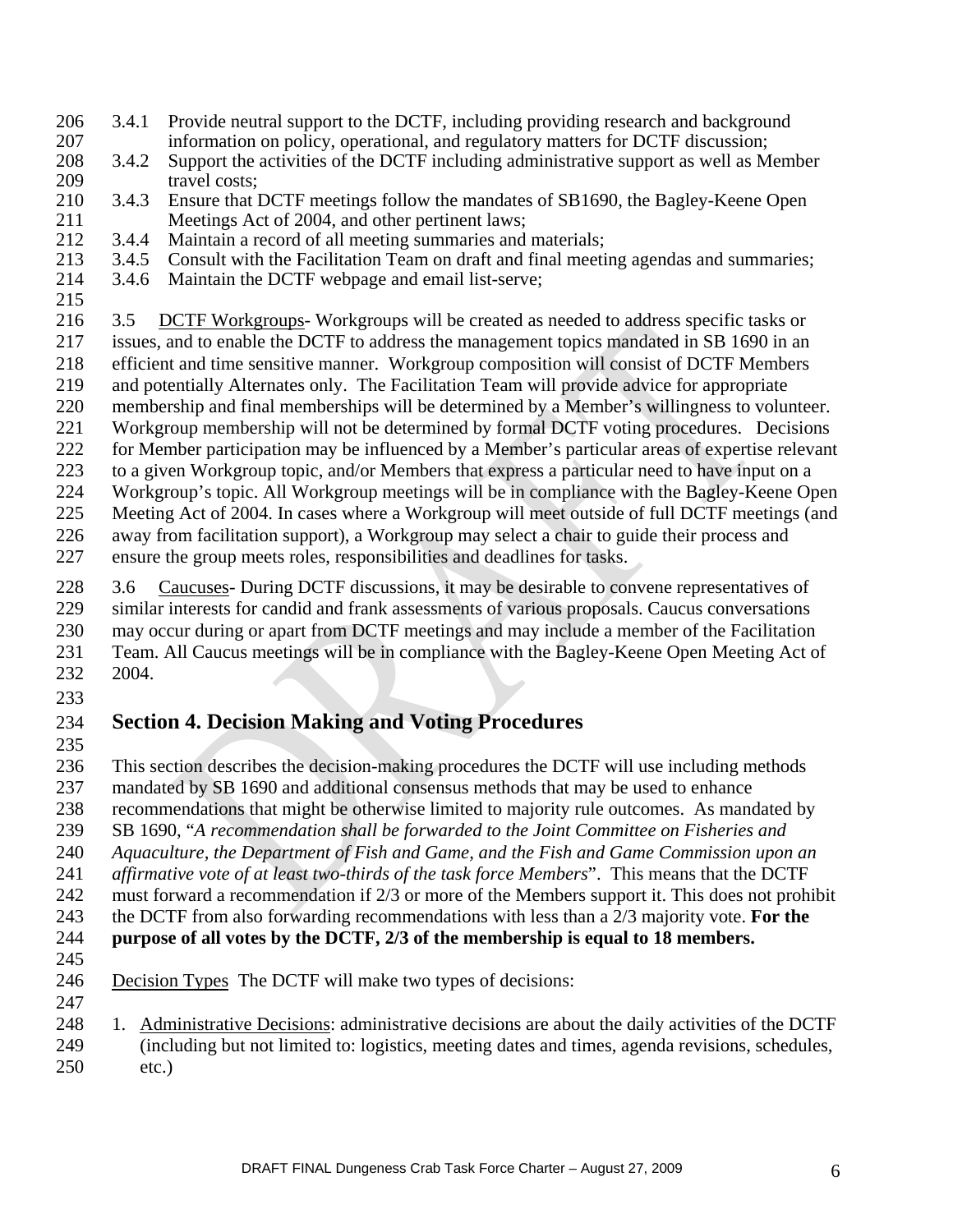| 251 | 2. Fishery Management Recommendations: Recommendations about the Dungeness crab       |
|-----|---------------------------------------------------------------------------------------|
| 252 | fishery management (including but not limited to topics mandated by SB 1690 and other |
| 253 | topics that the DCTF chooses to address).                                             |

- 254 The DCTF agrees that all administrative decisions will be made on a simple majority vote of all
- 255 Members present, including ex-officio's, at a given meeting (including full DCTF meetings and
- 256 DCTF Workgroup meetings).
- 257
- 258 The DCTF agrees that all fishery management recommendations about the Dungeness crab
- 259 fishery will be made using a range of procedures that will include methods mandated by SB 1690
- 260 and additional consensus methods (described below). It is understood that for all fishery
- 261 management recommendations, the DFG Members will abstain from voting. DFG leadership
- 262 has determined it is impracticable for DFG to vote on items that they may be expected to enforce
- 263 at a later date. DFG will be an active participant in discussions and potentially straw polls 264 (desecribed below)
- 265
- 266 Consensus Discussion / Decision Procedures: The DCTF will seek mutually acceptable and
- 267 beneficial conclusions whenever possible. In that context, the DCTF consensus process is based
- 268 on principles of "consensus with accountability". Consensus with accountability requires all
- 269 Members to try to reach consensus while at all times supporting and expressing their self-
- 270 interest. In the event a Member must reject a proposal, that Member must provide a counter
- 271 proposal that legitimately attempts to achieve their interest, and the interests of the other 272 Members.
- 273
- 274 In seeking consensus on an interim or final recommendation, Members will voice their opinions 275 with specific proposals along the way, rather than waiting until a final recommendation has been
- 276 developed. At all times, Members will ensure that they are providing input on a decision
- 277 commensurate to their prescribed role and constituency regarding the Dungeness crab industry.<br>278 The basic sequential decision process will be as follows:
- The basic sequential decision process will be as follows:
- 279
- 280 Straw Polls: The DCTF will use straw polls to assess the degree of preliminary support for an idea before it is submitted as a formal proposal for final consideration by the DCTF. Members idea before it is submitted as a formal proposal for final consideration by the DCTF. Members 282 may indicate only tentative approval for a preliminary proposal without fully committing to its 283 support. Straw Polls will potentially include subsequent work by the DCTF to revise the text of a<br>284 recommendation and to prepare it for a final vote through either consensus or majority rule 284 recommendation and to prepare it for a final vote through either consensus or majority rule<br>285 rocedures (see below). procedures (see below).
- 286
- 287 Draft and Final Decisions: The DCTF will use the following three levels to indicate a Member's 288 degree of approval and support for any proposal or decision being considered and to determine 289 the degree of consensus. 290

| 291<br>292 | Thumbs Down:     | I do not agree with the proposal. I feel the need to block its<br>adoption and propose an alternative. |
|------------|------------------|--------------------------------------------------------------------------------------------------------|
| 293        |                  |                                                                                                        |
| 294        | Thumbs Sideways: | I can accept the proposal although I do not necessarily                                                |
| 295        |                  | support it.                                                                                            |
| 296        |                  |                                                                                                        |
| 297        | Thumbs Up:       | I think this proposal is the best choice of the options available                                      |
| 298        |                  | to us.                                                                                                 |
| 299        |                  |                                                                                                        |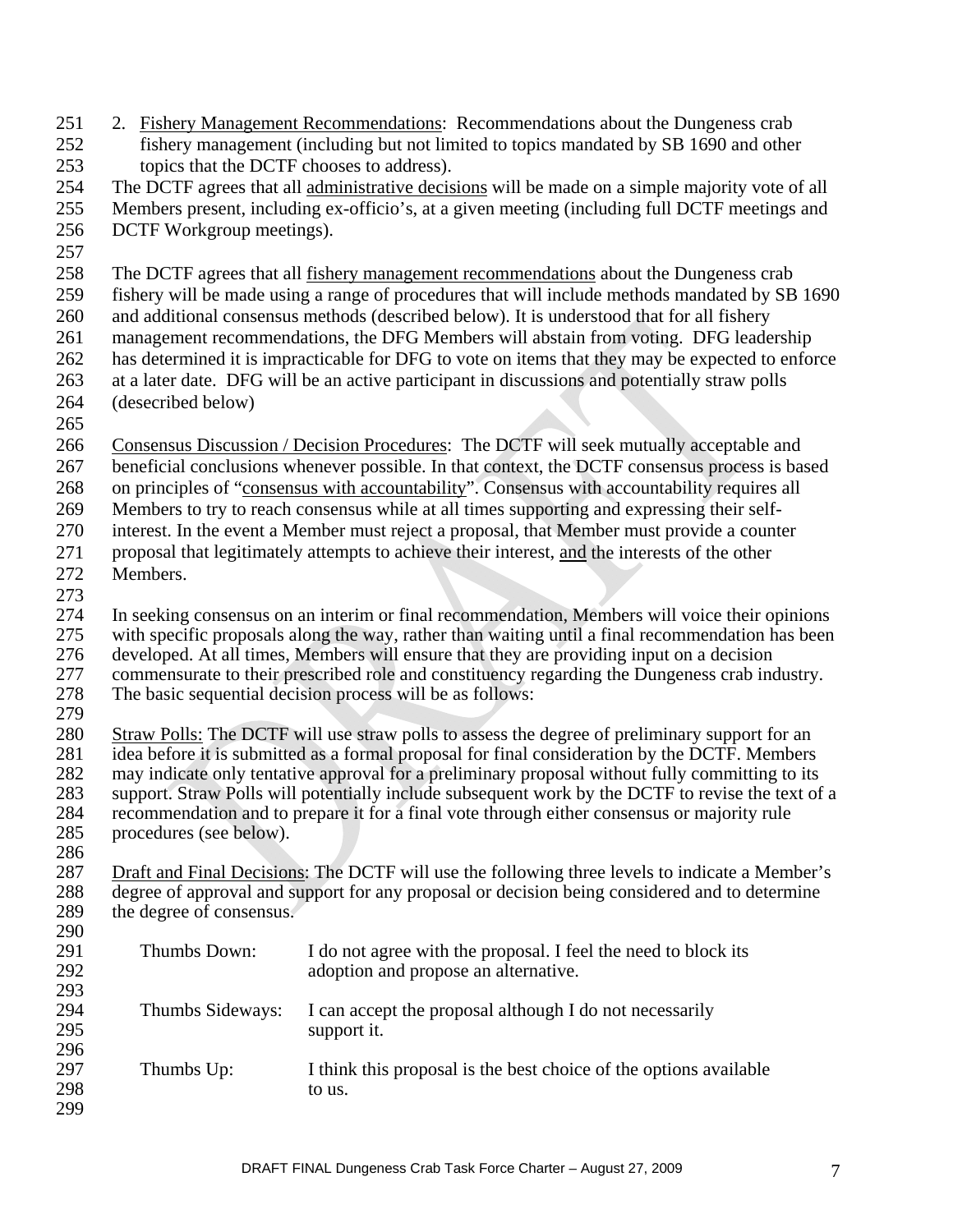| 300        | Abstention                                | At times, a pending decision may be infeasible for a Member to weigh                                                                                                                |
|------------|-------------------------------------------|-------------------------------------------------------------------------------------------------------------------------------------------------------------------------------------|
| 301        |                                           | in on. Examples could include but not be limited to: a Member can not                                                                                                               |
| 302        |                                           | get a consensus of his/her constituents and therefore can not offer a                                                                                                               |
| 303        |                                           | proposal or opinion; and other similar conditions.                                                                                                                                  |
| 304<br>305 |                                           |                                                                                                                                                                                     |
| 306        |                                           | The goal is for all Members to be in the 'Thumbs Up', or Thumbs Sideways' levels of<br>agreement. The DCTF will be considered to have reached consensus if all Members are at those |
| 307        |                                           | two levels. If any Member is at a 'Thumbs Down' level, that Member must provide a counter                                                                                           |
| 308        |                                           | proposal that legitimately attempts to achieve their interest and the interests of the other                                                                                        |
| 309        |                                           | Members. The DCTF will stop and evaluate how best to proceed. Members that abstain from                                                                                             |
| 310        |                                           | particular proposals are encouraged to explain why abstention is in their best interest.                                                                                            |
| 311        |                                           |                                                                                                                                                                                     |
| 312        |                                           | In the event of disagreements, the DCTF, in consultation with the Facilitation Team, will decide                                                                                    |
| 313        |                                           | how best to move forward. For example, additional discussion may be needed to help understand                                                                                       |
| 314        |                                           | unresolved concerns before proceeding further; or the group may benefit from creating additional                                                                                    |
| 315        |                                           | options; or the question may be set aside and addressed at a later time. Discussions to reach                                                                                       |
| 316        |                                           | resolution may take place with the full DCTF or the Facilitation Team may request smaller                                                                                           |
| 317        |                                           | groups (such as Workgroups, interest-based Caucuses, or individual Members) to draft proposal                                                                                       |
| 318        | language during or between DCTF meetings. |                                                                                                                                                                                     |
| 319        |                                           |                                                                                                                                                                                     |
| 320        |                                           | Majority Rule Decision Procedures: In the event that consensus decision methods are not                                                                                             |
| 321        |                                           | feasible and/or consensus cannot be achieved, majority decision-making procedures defined in                                                                                        |
| 322        |                                           | SB 1690 (and as interpreted by the DCTF) will supercede all other decision methods.                                                                                                 |
|            |                                           |                                                                                                                                                                                     |
| 323        |                                           |                                                                                                                                                                                     |
| 324        |                                           | In the context of agreements and understandings described in the Guiding Principles, the                                                                                            |
| 325        | following procedures will be used:        |                                                                                                                                                                                     |
| 326        |                                           |                                                                                                                                                                                     |
| 327        |                                           | 1. For all DCTF recommendations, Straw Polls (as described above) will be used to develop                                                                                           |
| 328        |                                           | initial ideas and draft text for recommendations;                                                                                                                                   |
| 329        |                                           | 2. When a draft recommendation is ready for a vote by the DCTF, the recommendation will                                                                                             |
| 330        |                                           | first be voted on by all Members EXCEPT ex-officio Members;                                                                                                                         |
| 331        |                                           | 3. Following the initial vote described in #2 above, a second vote will be conducted by all                                                                                         |
| 332        |                                           | Members including ex-officios (but not including DFG Members);                                                                                                                      |
| 333        |                                           | 4. Outcomes from voting procedures will be memorialized in the project record and in meeting                                                                                        |
| 334        |                                           | summaries. If a $2/3$ majority (18 or more members) is reached in a vote (either including or                                                                                       |
| 335        |                                           | not including ex-officios), that recommendation will be forwarded to the Legislature and                                                                                            |
| 336        | other parties as mandated in SB 1690.     |                                                                                                                                                                                     |
| 337        |                                           | 5. In the event that a 2/3 majority is not achieved in either 2 or 3 above, the results of the vote,                                                                                |
| 338        |                                           | including a description of how Members voted will be forwarded to the Legislature and other                                                                                         |
| 339        | parties as mandated in SB 1690.           |                                                                                                                                                                                     |
| 340        |                                           |                                                                                                                                                                                     |
| 341        |                                           | Regarding decision documents prepared by / for the DCTF, all documents will be identified as                                                                                        |
| 342        |                                           | DRAFT until a final ratification on the particular document has been made by the DCTF. If a                                                                                         |
| 343        |                                           | decision document receives the necessary 2/3 majority vote or better, it will be formally revised                                                                                   |
| 344        | and referred to as a FINAL document.      |                                                                                                                                                                                     |
| 345        |                                           |                                                                                                                                                                                     |
| 346        |                                           |                                                                                                                                                                                     |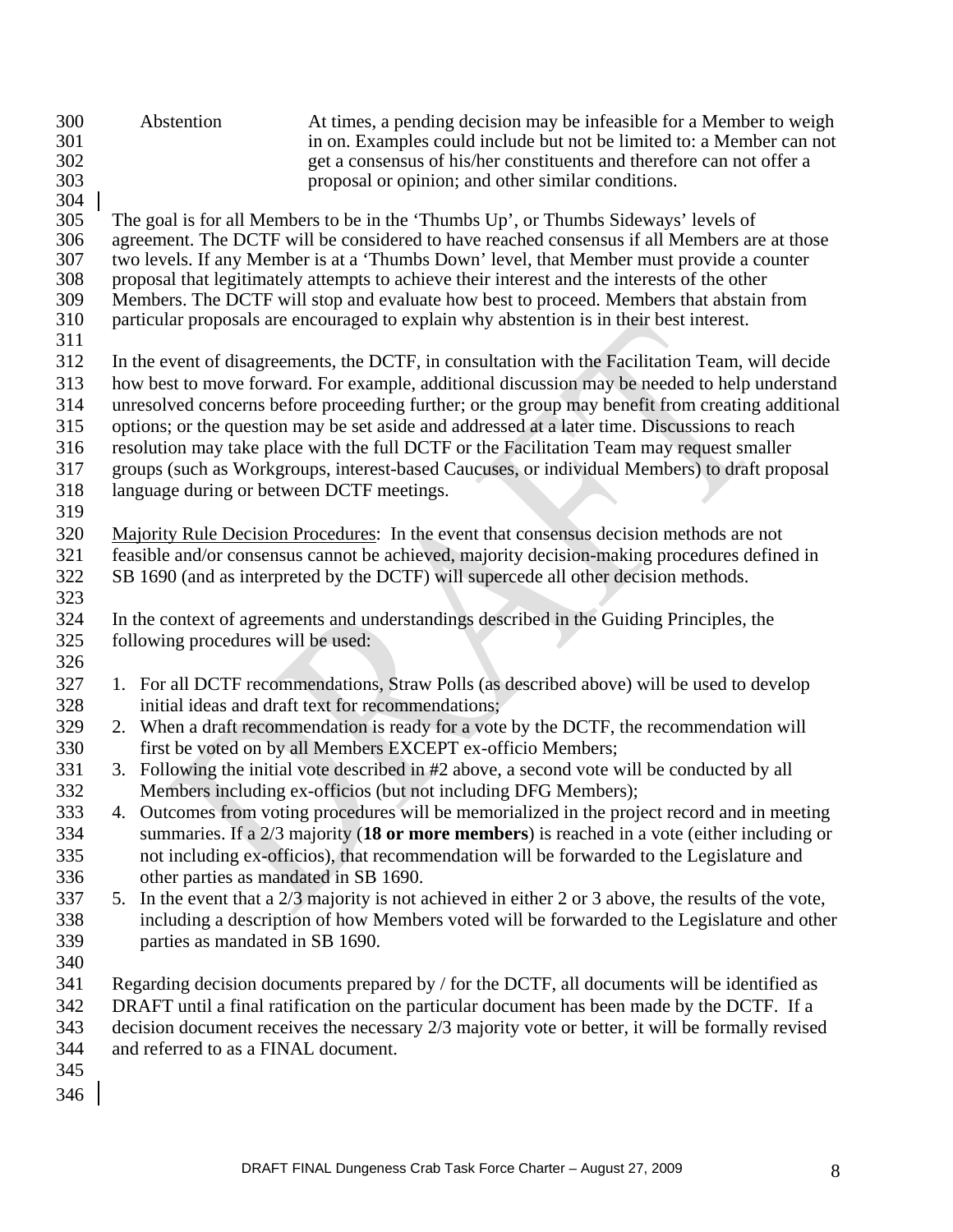### 347 **Section 5. Communication Protocols**

348 349 5.1 DCTF Member communication- DCTF Members and their Alternates serve as conduits 350 for two-way information with their constituencies and organizations. Constituents wanting to 351 provide input to the process are encouraged to provide their concerns and suggestions to their 352 individual Members on the DCTF. Members will make an effort to communicate regularly with 353 their constituencies and colleagues to keep them informed about the process and the issues under 354 discussion.

355

356 Members are not prohibited from speaking with the media, but must indicate that they are 357 providing their individual perspectives and are not speaking for the DCTF. Participants should 358 neither characterize the positions and views of any other Member nor should they ascribe 359 motives or intentions to the statements or actions of other Members.

360

366

372

361 5.2 Information Publication- Materials will be prepared/provided on a regular basis to

[362 support the DCTF process. A DCTF webpage \(http://www.opc.ca.gov/2009/04/dungeness-crab-](http://www.opc.ca.gov/2009/04/dungeness-crab-task-force/)363 [task-fo](http://www.opc.ca.gov/2009/04/dungeness-crab-task-force/)rce/) and an email list-serve have been set up to aid in the dissemination of these 364 materials. Materials prepared/provided for the DCTF may include the following materials and 365 general schedules for development and distribution:

- 367 5.2.1 A list of DCTF Members has been made available to the public on the DCTF webpage 368 that includes participant name and represented interest(s). Should an interested party have 369 focused comments for a DCTF Member, the individual(s) will be encouraged to work 370 through OPC staff and the Facilitation Team to convey the comments to the appropriate 371 DCTF Member(s);
- 373 5.2.2 Preliminary draft materials are for discussion purposes and will be made available prior 374 to each meeting; 375
- 376 5.2.3 Meeting agendas will be made available to DCTF Members and the public ten (10) days 377 prior to each meeting; agendas sent to the public will include the name and contact 378 information of DCTF Members for respective ports 379
- 380 **Section 6. Charter Amendments**
- 381

382 DCTF Members may amend this Charter by following the same decision-making guidelines set 383 forth in Section 4. Amendments may be proposed by DCTF Members during a DCTF meeting.

- 384 The proposal will be agendized for discussion and possible action at the next DCTF meeting.
- 385

# 386 **Section 7. Ground Rules**

- 387
- 388 All DCTF Members, OPC, the Facilitation Team, and public participants of a meeting agree to:
- 389 1. Arrive promptly to all meetings and be prepared for the meeting agenda;
- 390 2. Stay for the duration of the entire meeting and inform the facilitator in advance if this is not 391 possible;
- 392 3. Turn cell phones to silent;